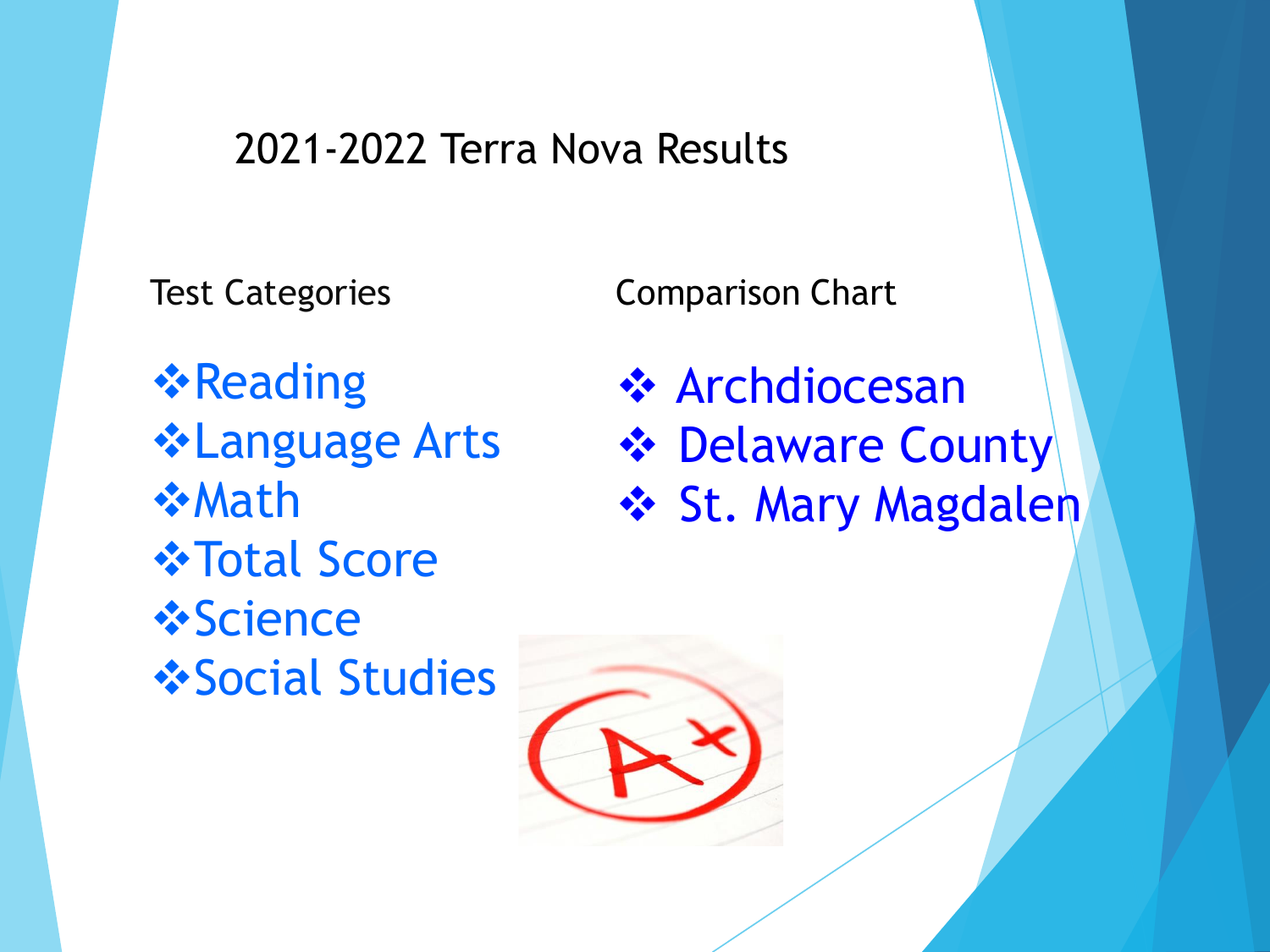### READING

#### National Percentile Scores

| Grade 3        |           |           |           | 73        | 79        |
|----------------|-----------|-----------|-----------|-----------|-----------|
|                |           |           |           |           |           |
| <b>Grade 4</b> |           |           | X         | 71        | 72        |
|                |           |           |           |           |           |
| <b>Grade 5</b> |           | 74        | X         | 65        | 69        |
|                |           |           |           |           |           |
| <b>Grade 6</b> | 71        | 78        | X         | 85        | 71        |
|                |           |           |           |           |           |
| <b>Grade 7</b> | 83        | 81        | X         | 77        | 79        |
|                |           |           |           |           |           |
| <b>Grade 8</b> | 80        | 85        | X         | 77        | 82        |
|                | 2017-2018 | 2018-2019 | 2019-2020 | 2020-2021 | 2021-2022 |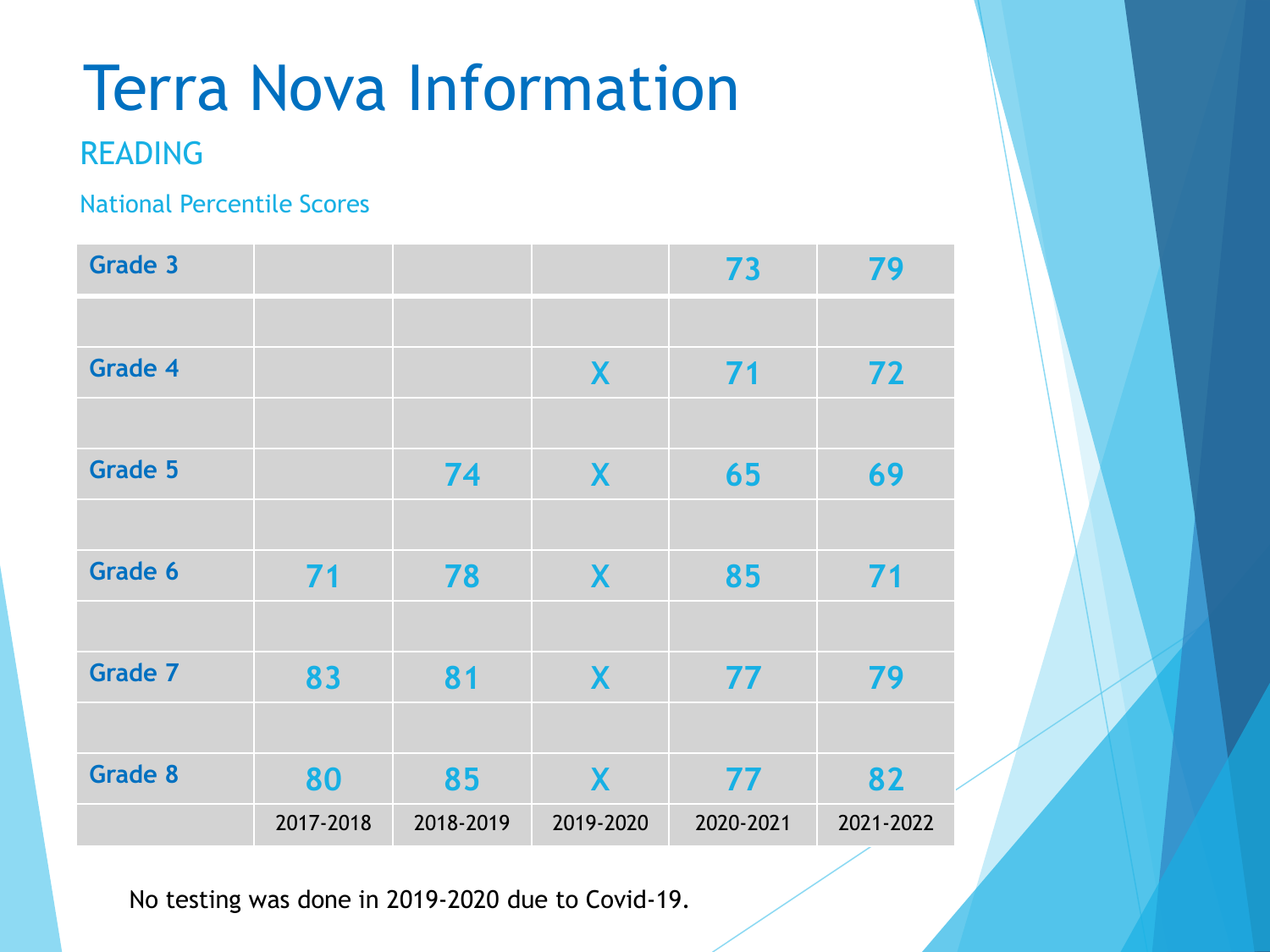### ENGLISH LANGUAGE ARTS

#### National Percentile Scores

| Grade 3        |           |           |           | 79        | 78        |
|----------------|-----------|-----------|-----------|-----------|-----------|
|                |           |           |           |           |           |
| Grade 4        |           |           | X         | 68        | 71        |
|                |           |           |           |           |           |
| Grade 5        |           | 73        | X         | 70        | 79        |
|                |           |           |           |           |           |
| Grade 6        | 76        | 78        | X         | 89        | 79        |
|                |           |           |           |           |           |
| <b>Grade 7</b> | 78        | 81        | X         | 87        | 86        |
|                |           |           |           |           |           |
| <b>Grade 8</b> | 84        | 89        | X         | 87        | 82        |
|                | 2017-2018 | 2018-2019 | 2018-2019 | 2020-2021 | 2021-2022 |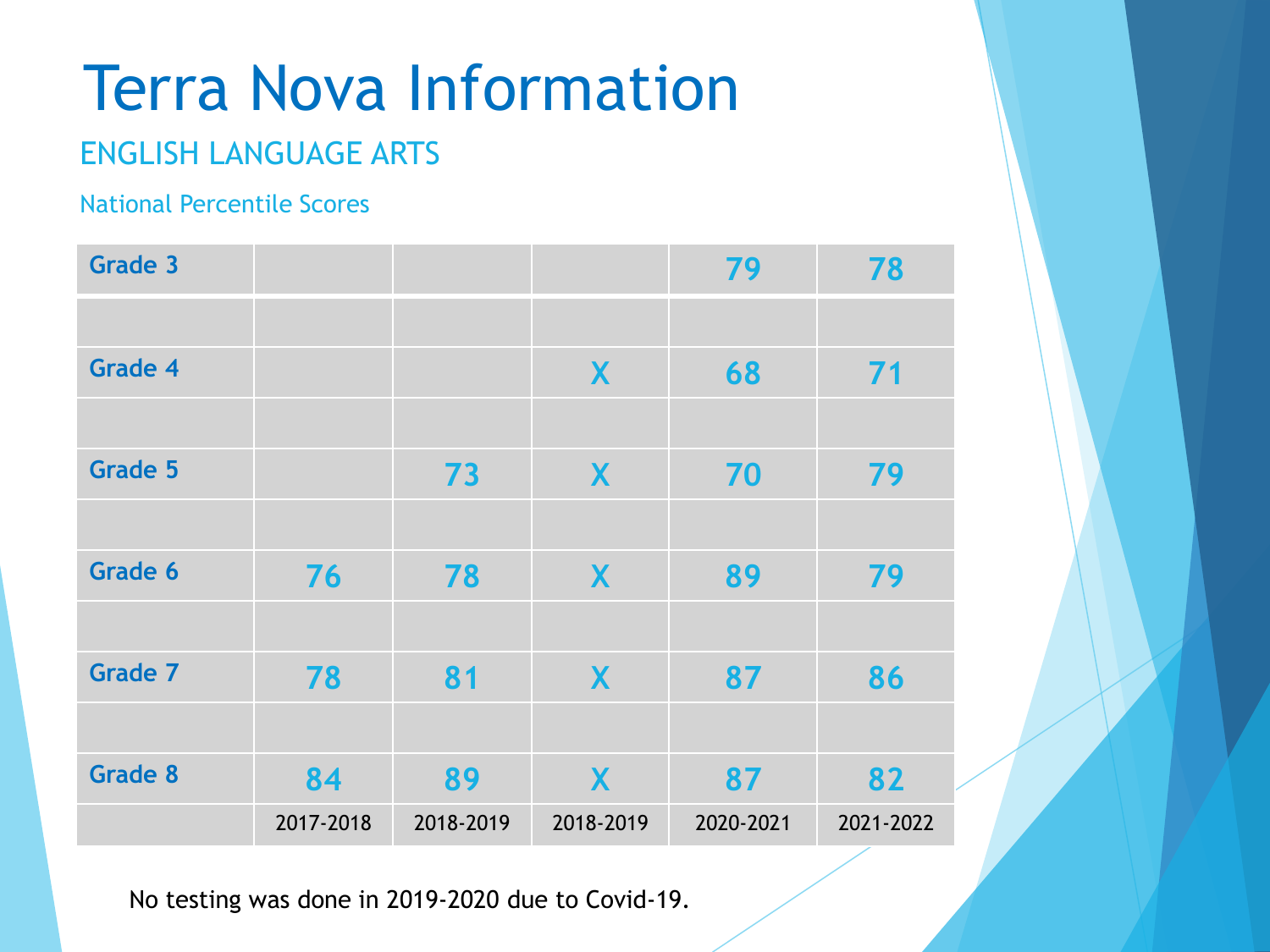### Mathematics

#### National Percentile Scores

| Grade 3        |           |           |           | 82        | 77        |
|----------------|-----------|-----------|-----------|-----------|-----------|
|                |           |           |           |           |           |
| <b>Grade 4</b> |           |           | X         | 71        | 82        |
|                |           |           |           |           |           |
| Grade 5        |           | 63        | X         | 76        | 78        |
|                |           |           |           |           |           |
| <b>Grade 6</b> | 73        | 78        | X         | 91        | 78        |
|                |           |           |           |           |           |
| <b>Grade 7</b> | 84        | 81        | X         | 89        | 81        |
|                |           |           |           |           |           |
| <b>Grade 8</b> | 81        | 85        | X         | 89        | 92        |
|                | 2017-2018 | 2018-2019 | 2019-2020 | 2020-2021 | 2021-2022 |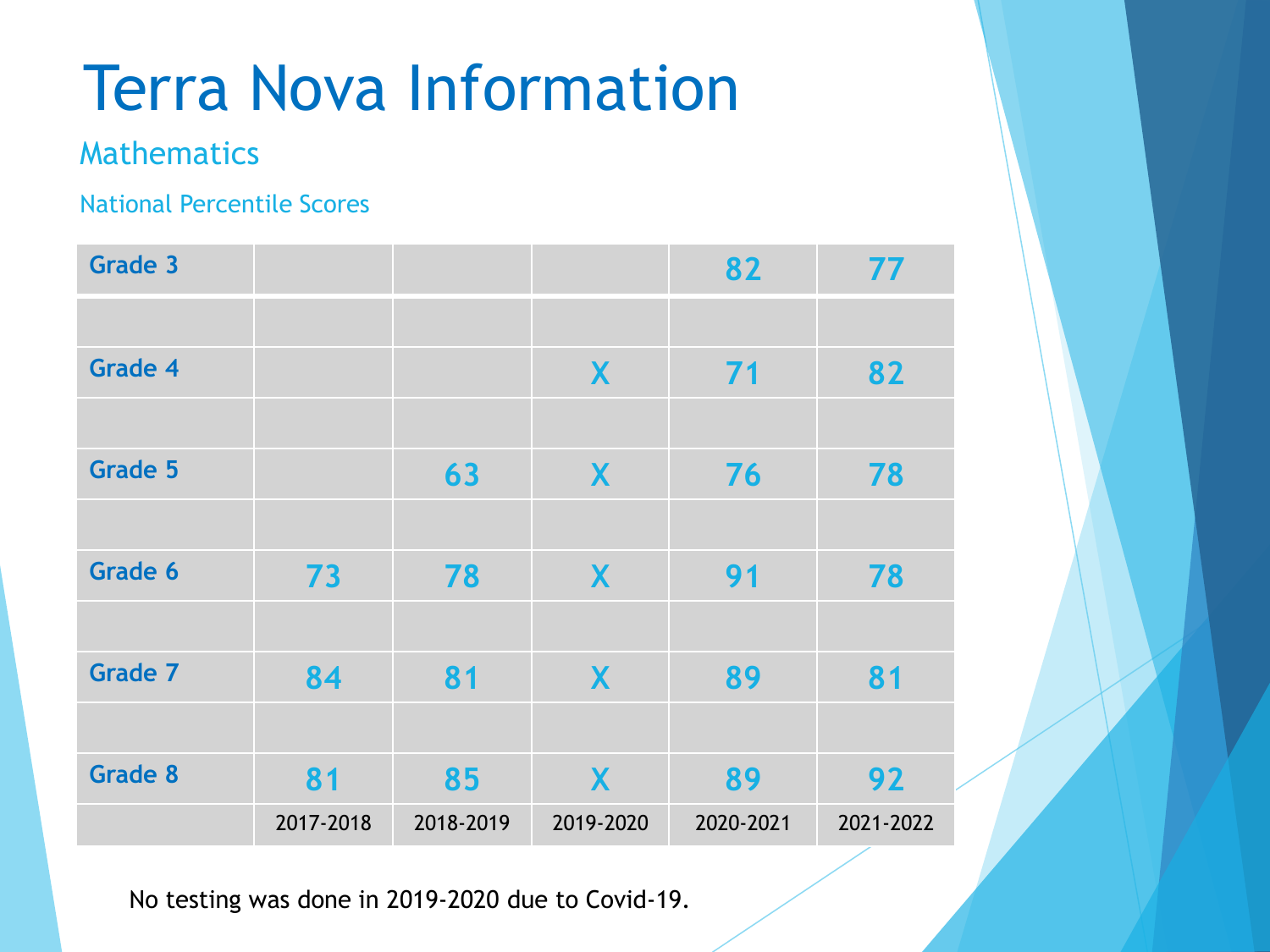### **SCIENCE**

#### National Percentile Scores

| Grade 3        |           |           |           | <b>NA</b> | 84        |
|----------------|-----------|-----------|-----------|-----------|-----------|
|                |           |           |           |           |           |
| Grade 4        |           |           | X         | 73        | 70        |
|                |           |           |           |           |           |
| <b>Grade 5</b> |           | 62        | X         | 65        | 63        |
|                |           |           |           |           |           |
| <b>Grade 6</b> | 73        | 72        | X         | 73        | 67        |
|                |           |           |           |           |           |
| <b>Grade 7</b> | 76        | 76        | X         | 77        | 76        |
|                |           |           |           |           |           |
| <b>Grade 8</b> | 72        | 73        | X         | 71        | 66        |
|                | 2017-2018 | 2018-2019 | 2019-2020 | 2020-2021 | 2021-2022 |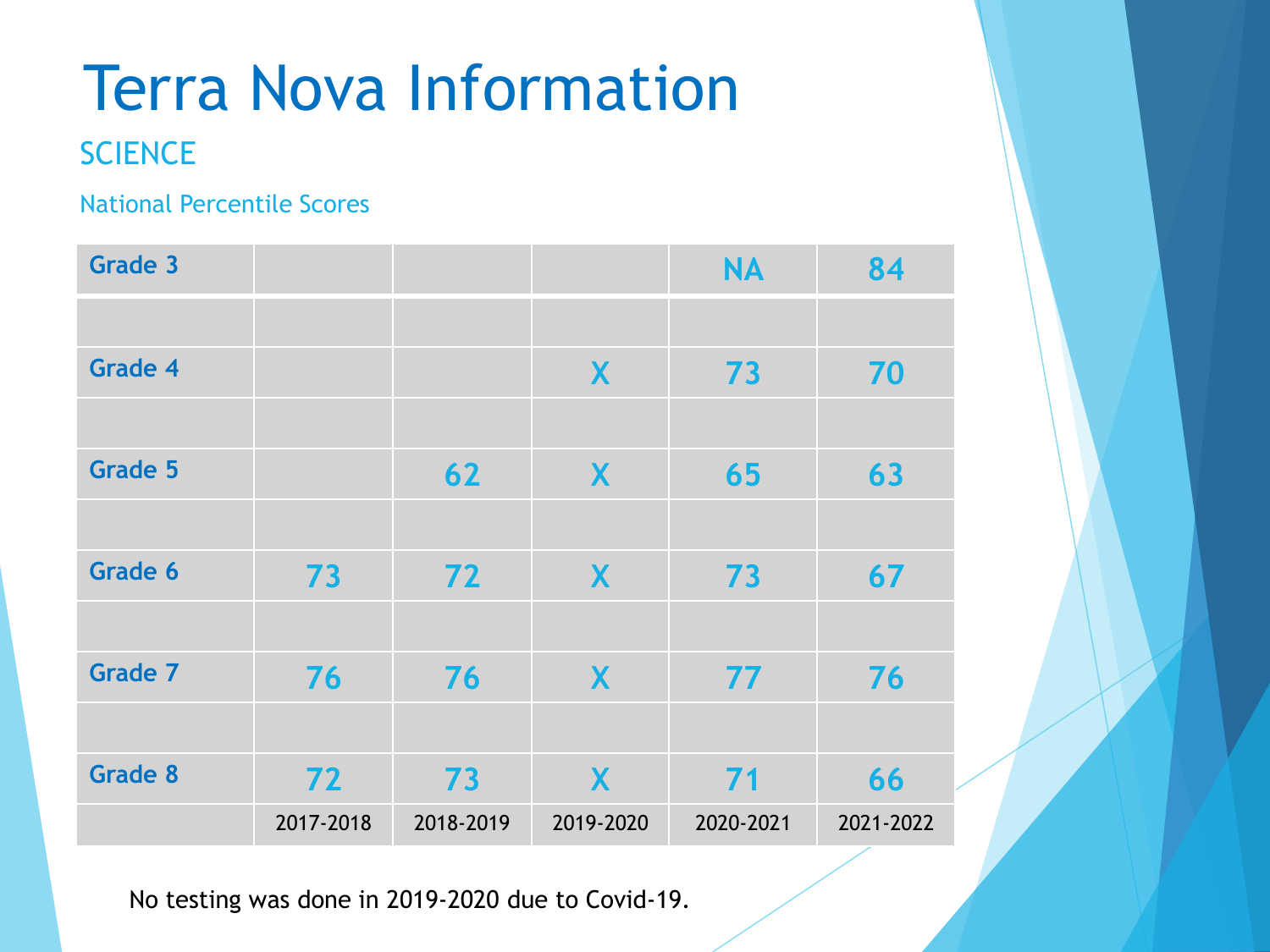### SOCIAL STUDIES

#### National Percentile Scores

| Grade 3        |           |           |           | <b>NA</b> | 84        |
|----------------|-----------|-----------|-----------|-----------|-----------|
|                |           |           |           |           |           |
| <b>Grade 4</b> |           |           | X         | 73        | 76        |
|                |           |           |           |           |           |
| <b>Grade 5</b> |           | 69        | X         | 66        | 63        |
|                |           |           |           |           |           |
| <b>Grade 6</b> | 70        | 82        | X         | 78        | 74        |
|                |           |           |           |           |           |
| <b>Grade 7</b> | 82        | 76        | X         | 77        | 78        |
|                |           |           |           |           |           |
| <b>Grade 8</b> | 81        | 78        | X         | 77        | 66        |
|                | 2017-2018 | 2018-2019 | 2019-2020 | 2020-2021 | 2021-2022 |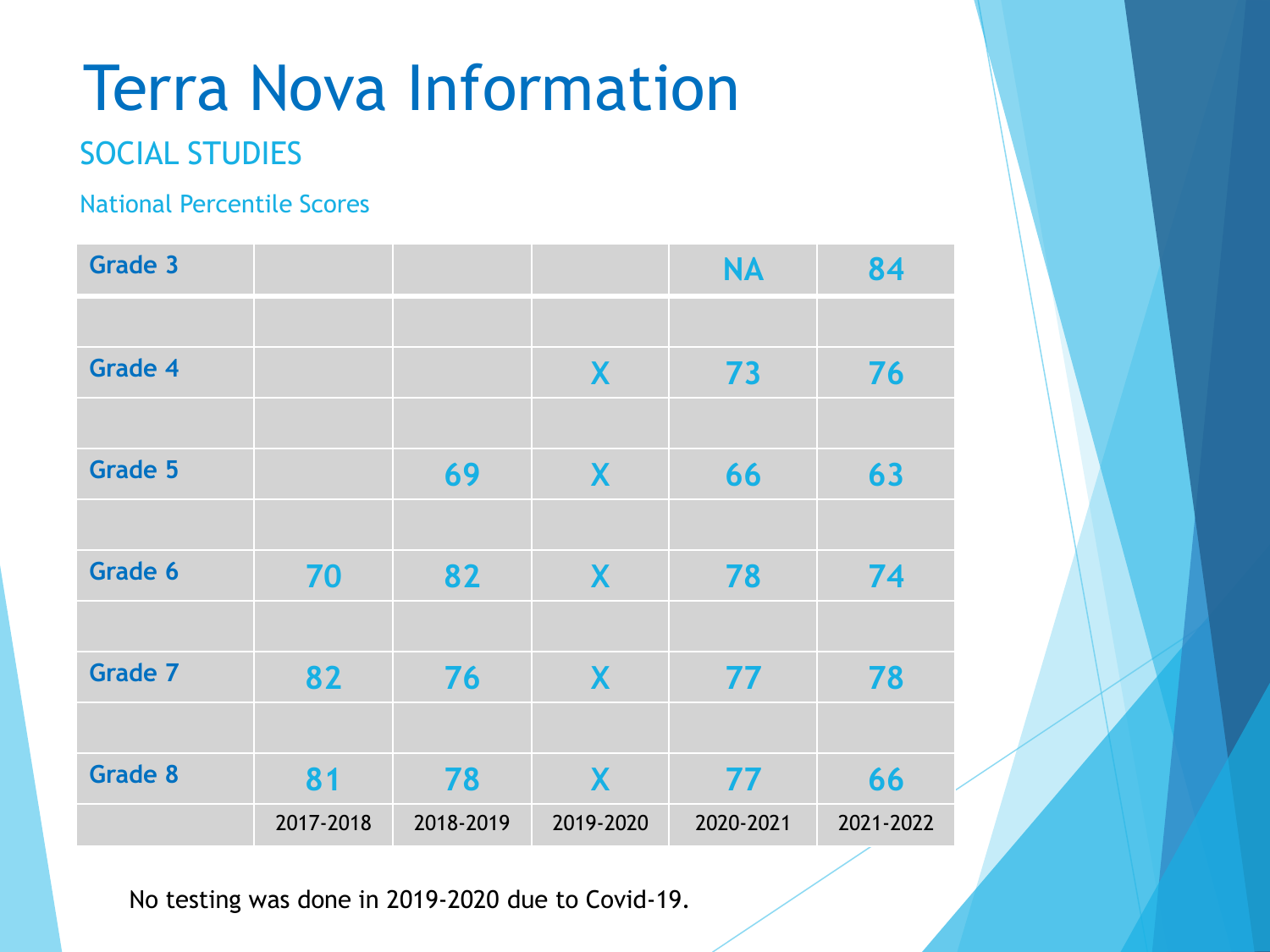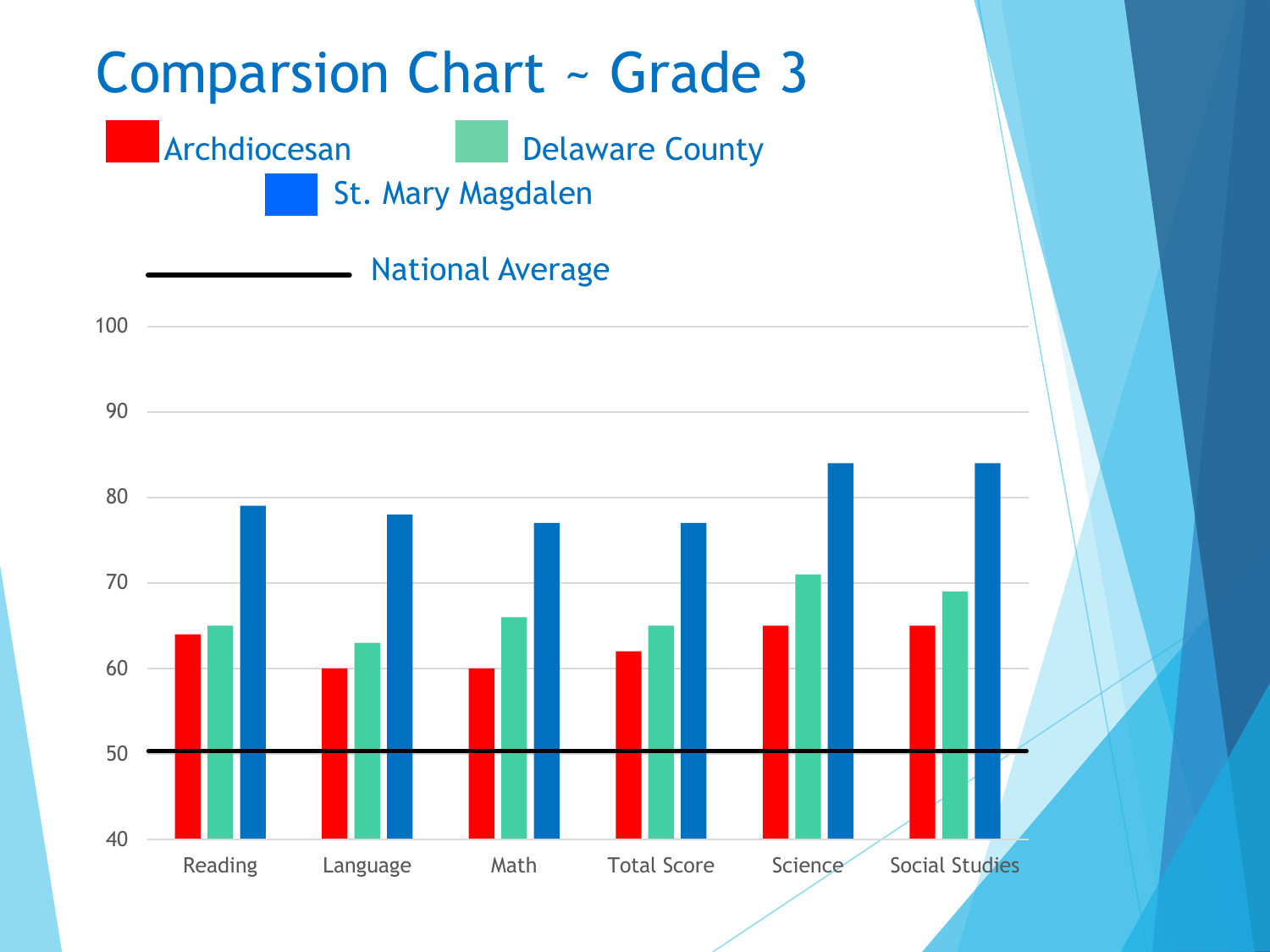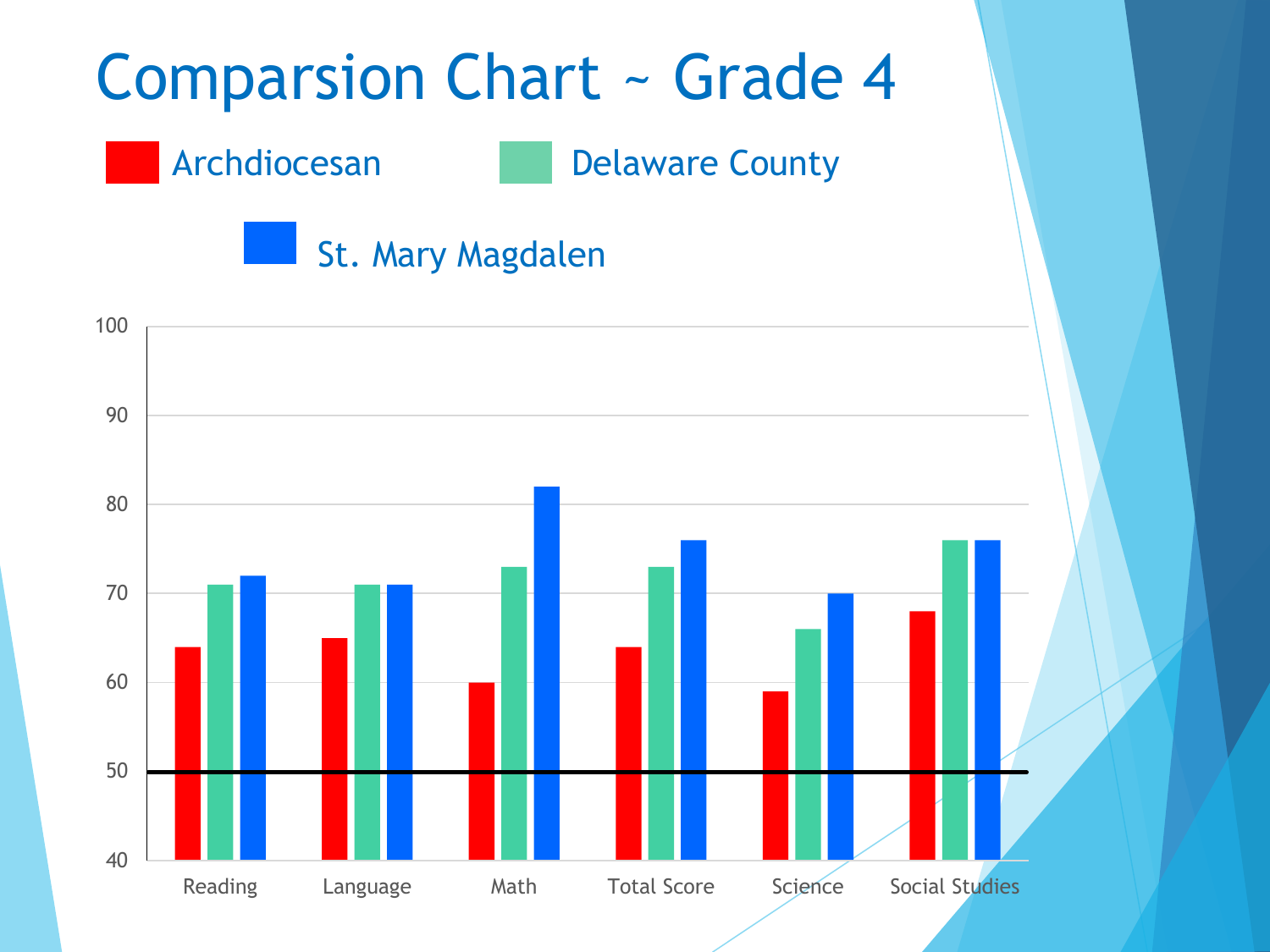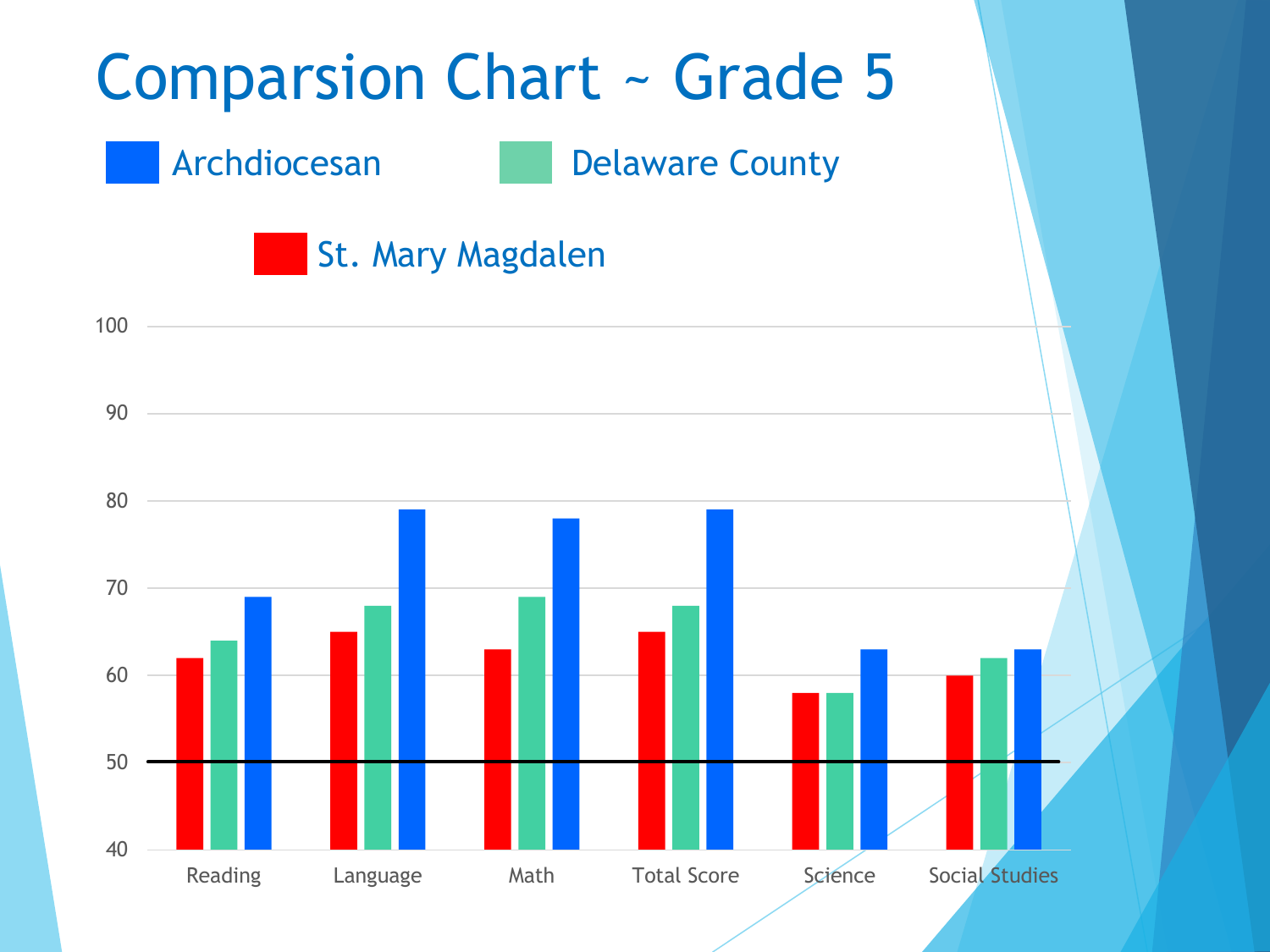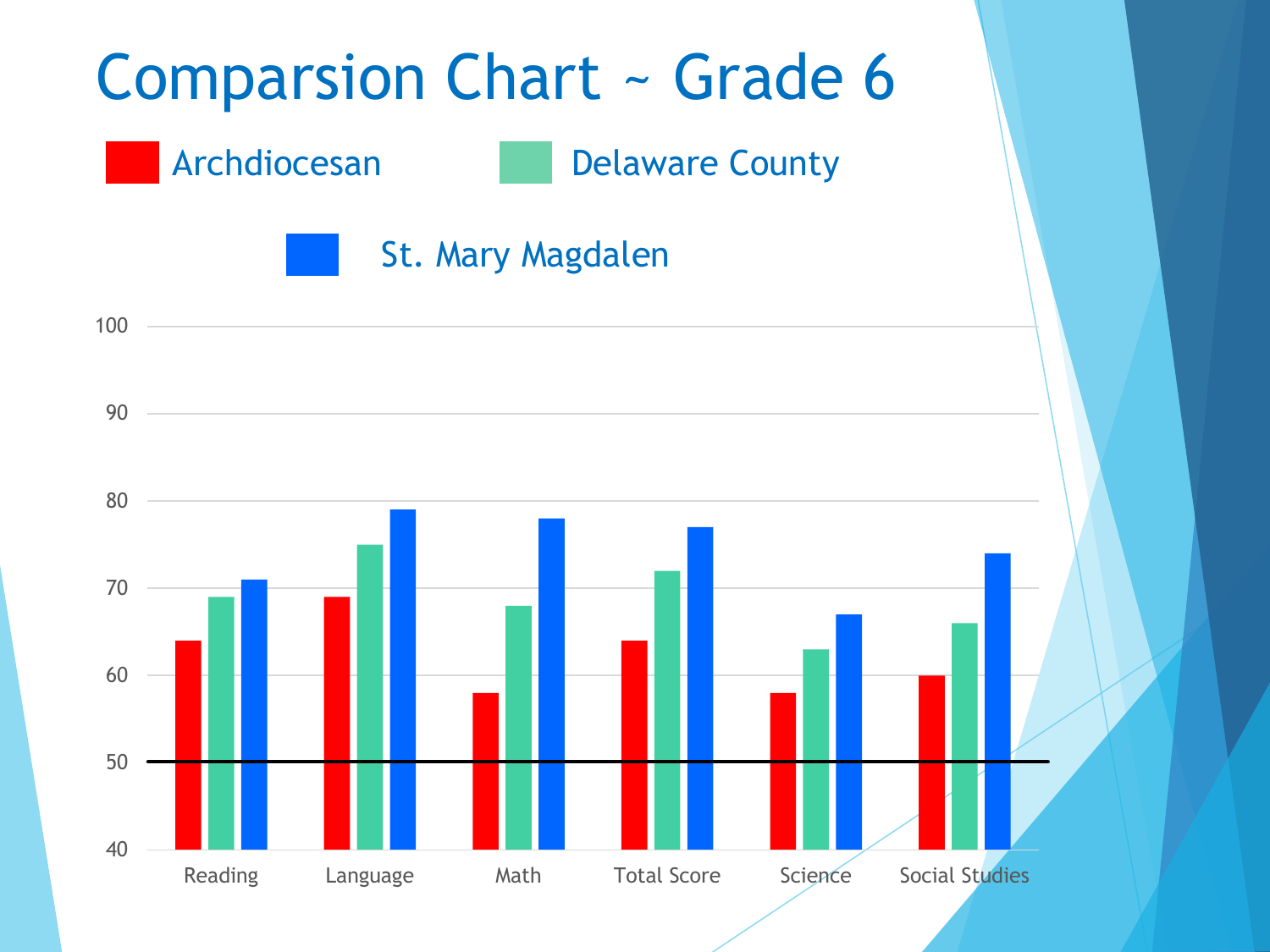